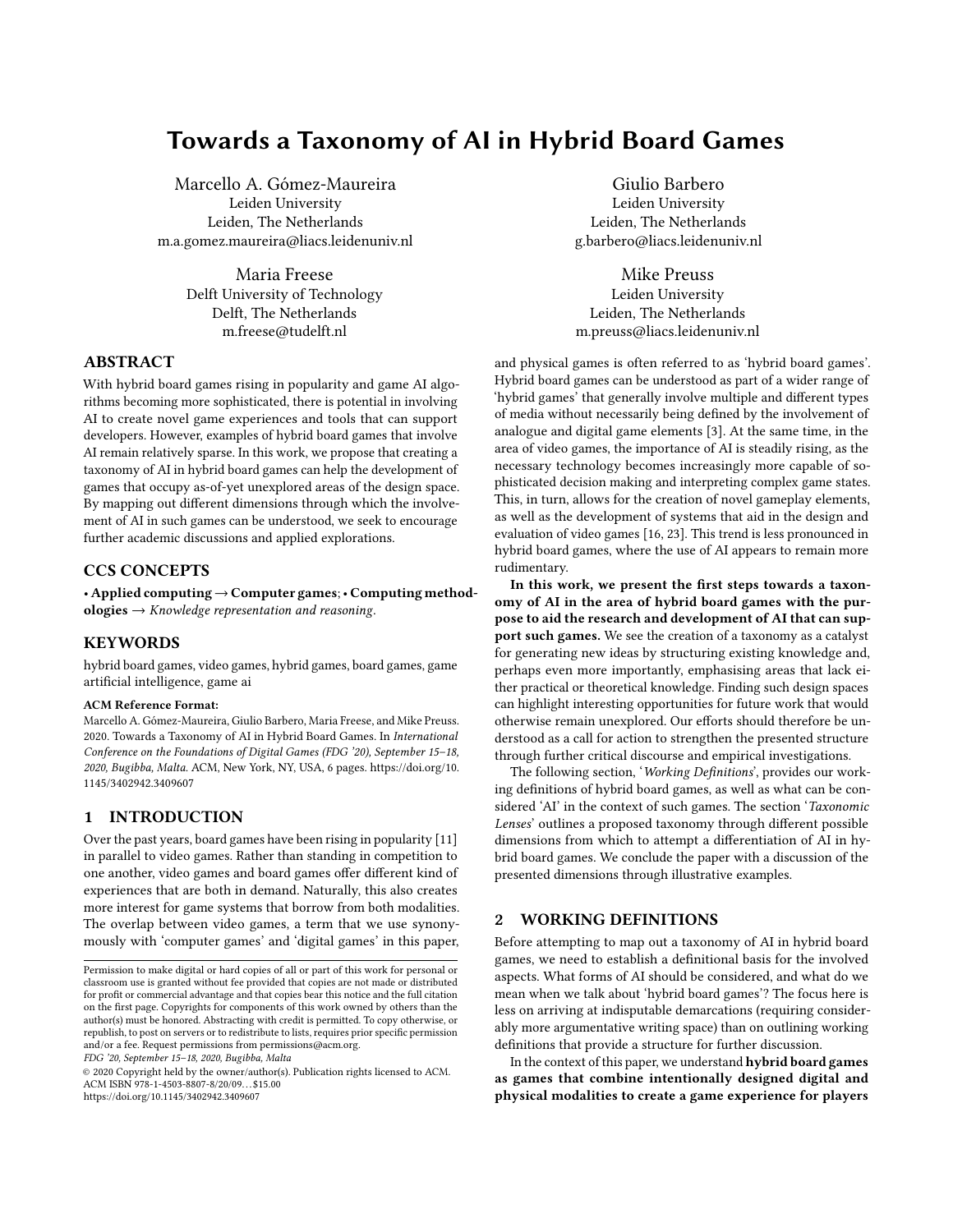FDG '20, September 15–18, 2020, Bugibba, Malta Gómez-Maureira et al.

<span id="page-1-1"></span>

Figure 1: Illustration of high-level components involved in a hybrid board game. Both domains involve intentionally designed artefacts and interaction with the other domain. Typically, hybrid board games involve human, or 'bio' intelligence, but may also involve several AI sub-systems (which tend to be specific to the task)

within the boundaries of a defined physical space [\[3,](#page-5-2) [10\]](#page-5-5). The underlying games may be created for entertainment purposes, or fulfil additional purposes, such as to train players in a given task (often referred to as 'serious' games [\[1\]](#page-5-6)). Under this definition, we exclude 'gamification', which is the use of individual game mechanics or aesthetics in otherwise non-gaming circumstances [\[8\]](#page-5-7). Our working definition further excludes games that lack physical or analogue artefacts that are explicitly designed for the purpose of facilitating a game session. We consider this an implicit aspect of the word 'board' in the term 'hybrid board games'. Augmented reality games such as Pokémon GO [\[14\]](#page-5-8) may indeed involve the physical environment, but do not define specific game spaces and do not contain physical artefacts that are intentionally designed. The digital domain of the game adapts to the physical domain, while the reverse does not occur.

Augmented reality games or mixed reality games can certainly be described as hybrid games and the involvement of other domains might create hybrid games that are not defined by the use and interaction of both physical and digital components [\[3\]](#page-5-2). Likewise, any efforts of building a taxonomy may yield valuable insights for hybrid games of all sorts. However, we do see value in focusing on a specific sub-field, i.e. hybrid 'board' games, as it is also likely that some taxonomic dimensions that we will discuss do in fact not map to all hybrid games.

On the other hand, we consider the word 'board' a linguistic anchor that hints more at the involvement of physical artefacts, defined space and gameplay traditions than at the existence of a board in a strict sense. Card games or dice games, for example, may lack a physical board, but do involve intentionally designed physical artefacts and spaces. It would therefore perhaps be more accurate to talk about hybrid 'tabletop' games, as most of these games are traditionally played on a shared table. However, it should be noted that 'hybrid board games' is already an established and somewhat widely-used term that indeed appears to include physical games that lack a board. This is also where an excessive fragmentation of

implementations is perhaps less useful in mapping out a potential design space.

In terms of what forms of AI should be considered for the taxonomic structure, we build on recent work in the field of game AI, which is focused on the use of AI for game purposes [\[16\]](#page-5-3). As a rough working definition, we are interested in mapping any involvement of a computational system into a decision making process that is part of a hybrid board game. This, just like for game AI, includes decision making processes before or after the game, as well as decisions that are more artistic than part of a game mechanic.

Figure [1](#page-1-1) illustrates the conceptual components of a hybrid board game, as we understand it through the outlined working definitions. Components are separated between the digital and physical domain, both of which include artefacts that are intentionally designed to be part of the gameplay. Both domains further involve some degree of interaction with the other domain. The physical domain necessarily involves one or more intelligent entities $^1$  $^1$  that usually take the form of human players (although the involvement of animal players is a possibility that fits perfectly well in this model). When AI is involved during the game session, the digital domain also involves one (or more) intelligent 'entities'. In contrast to human players, AI entities may not necessarily be featured as individualised agents, but can instead be constructed as compartmentalised sub-systems. Human players are generally capable of carrying out a wide range of decision making tasks that are very different from one another. AI systems are more likely to be designed to fulfil specific tasks, thus leading to a number of systems that can be at play in parallel even if they together only take control over a single game entity (if they represent an embodied agent at all).

We acknowledge that the presented working definitions likely leave questions open. For working towards a taxonomic structure we consider this both a practical necessity and an opportunity for encouraging a broader discussion in an effort to better map out potential uses of AI in hybrid board games.

# <span id="page-1-0"></span>3 TAXONOMIC LENSES

In this section, we outline dimensions on which examples of AI in hybrid board games either already exist, or could potentially exist. Each of these dimensions represents a 'lens' or perspective through which the involvement of AI in hybrid board games can be viewed and understood (see Table [1\)](#page-2-0). The metaphor of different lenses follows a similar approach in efforts of outlining the wide range of interrelated dimensions in the practice of game design [\[18\]](#page-5-9). It is important to note that we choose this metaphor in part because it reflects the fact that individual dimensions are not necessarily separated as definitively as it is the case in other taxonomic models, such as the 'phylogenetic tree' or 'Linnaean taxonomy' in biology.

Throughout the following sub-sections we use chess as a case study to illustrate how it can be (and has been) modified to act as a hybrid board game with AI involvement. The point here is of course not that chess is the most suitable game for such efforts. However, it provides a widely known game example that is useful for illustration purposes.

<span id="page-1-2"></span><sup>&</sup>lt;sup>1</sup>ignoring the more philosophical musings on the concept of zero-player games [\[5\]](#page-5-10)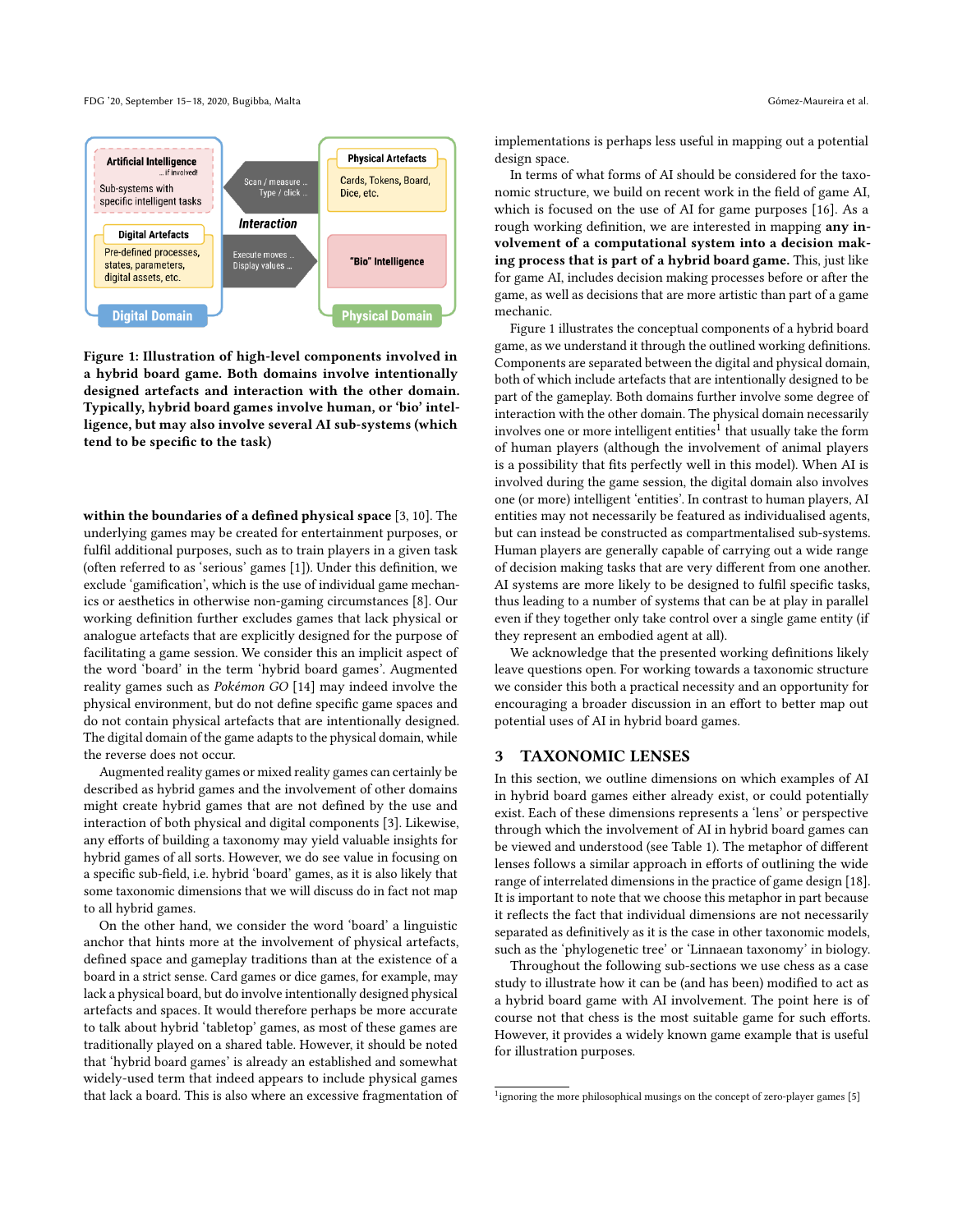<span id="page-2-0"></span>

| <b>TAXONOMIC LENSES</b> | $\rightarrow$ CONSTITUENT SUB-DIMENSIONS                                                                                                                        |
|-------------------------|-----------------------------------------------------------------------------------------------------------------------------------------------------------------|
| Embodiment              | $\rightarrow$ <b>Relationship</b> between agent(s)<br>and players<br>$\rightarrow$ <b>Believability</b> of interaction<br>$\rightarrow$ <b>Amount</b> of agents |
| <b>Physical Domain</b>  | $\rightarrow$ <b>Awareness</b> of physical domain<br>$\rightarrow$ Interactivity with physical domain                                                           |
| <b>Temporal Domain</b>  | $\rightarrow$ Temporal involvement<br>within/outside a game session<br>$\rightarrow$ Temporal resolution                                                        |
| Gameplay                | $\rightarrow$ Centrality to gameplay                                                                                                                            |
| Role                    | $\rightarrow$ Actor-Director spectrum                                                                                                                           |

Table 1: The left column lists the individual taxonomic lenses that are discussed in this paper. Each lens should be understood as an independent perspective on AI in hybrid board games. Each lens can be further deconstructed into constituent sub-dimensions. The table is not exhaustive and should be understood as structural foundation.

#### 3.1 Embodiment

AI in games is perhaps most prominently represented by the involvement of intelligent agents that are embodied in some form. In video games, this embodiment happens in the digital domain, through 'bots' that compete with human players, or non-player characters ('NPCs') that give players the opportunity for diegetic interaction. Such agents also exist in hybrid board games, either as physical entities, or as virtual entities with varying degrees of defined embodiment. Early chess computers might require players to carry out turns for a computational agent on their behalf, but they still act as a virtually embodied entity (i.e. attributing any game interactions to an 'enemy' or opponent, rather than responding to unattributed changes in a game environment).

One dimension that falls under agent embodiment is the relationship between AI agents and players. AI agents may act fully collaborative, fully competitive, or somewhere in-between. This can extend to the expression of personalities through the way in which an AI agent plays. Competitive actions by a human player might trigger AI agents to respond in kind for the rest of a game session, thus giving the appearance of a resentful AI player. While the possibility for such behaviour depends in part on the underlying game, even fully competitive games can provide opportunities to display 'emotions', such as in the way that an agent responds to a loss (e.g., congratulating or antagonising). Many games do not necessarily feature a single, clearly superior strategy for competitive play, thus providing venues to express an agent's personality (e.g., through aggressive, risk-taking play). It is also worth noting that competitive play can originate fully from the rules of a game, without involving a model of competition in AI agents themselves.

The display of such 'emotions' ties into another sub-dimension: the believability of any interaction with an AI agent. Believability of agents is closely connected to what kind of embodiment is given to them by the design of the game. If they are given similar

gameplay possibilities as human players, an agent AI will likely face a higher degree of scrutiny by players as to what is or is not believable. Here it is important to highlight that in the context of hybrid board games, the high end of the believability spectrum is less about the perfect simulation of human behavior $^2$  $^2$ , and more about maintaining a player's suspension of disbelief.

Another sub-dimension is the amount of embodied agents. A game might involve multiple AI agents with very rudimentary decision making that present an obstacle to other players simply by their existence. Such AI agents can be thought to have no relationship to the player at all, instead carrying out tasks without any considerations regarding other agents (human or otherwise).

Agents can also be classified according to their relative power compared to the player's. For example, we can have AI agents acting as opponents, limited by the same rules and driven by the same opportunities as the players but it is also possible to involve agents with different levels of advantages or limitations in their gameplay. This can be also moderated by the game settings, making the match more or less challenging for the human players.

The possibility of multiple AI agents brings up another dimension that is part of embodied AI involvement: the number of agents that are controlled by an AI. An AI system might be embodied as a single entity (whether fully virtual or with a physical representation), or consist of multiple, potentially infinite, embodied agents. Mapping an AI on this spectrum is not necessarily straight-forward. In the example of chess, one could argue that only two agents are involved, as it is played by two players moving pawns. On the other hand, the embodiment of each player within the game space can also be thought of as 16 agents that act through a hive mind. The question of how many agents are in a (hybrid board) game is thus dependent on whether the focus is on the actual embodiment, or on the intelligence that controls these embodiments. A hybrid version of chess could indeed be realised with multiple AI 'minds' that share the control of their 16 embodied agents, such as by developing competing strategies internally before settling on an externalised action. This form of hidden multi-agent setup is indeed used to treat the most difficult game playing AI tasks, such as beating professional human players in StarCraft II [\[6,](#page-5-11) [20\]](#page-5-12).

## 3.2 Physical Domain

Given that we define AI as the involvement of computational systems with decision making capabilities, we can expect any AI to have easy access to any digital data that is kept as part of a hybrid board game. Such data might originate in the digital domain, but still require physical modalities to inform human players. The most straight-forward method is the involvement of additional devices such as smartphones or tablets to facilitate the communication between the AI and the physical environment. On the other hand, to register actions in the physical world and interact with it, a degree of physical awareness is required. The dimension of awareness in the physical domain thus describes to what extent a physical input or signal is digitalised. In addition to physical awareness, an AI can differ in the degree to which it is capable of acting in the

<span id="page-2-1"></span><sup>&</sup>lt;sup>2</sup> Although, clearly, any progress towards solving 'AI-complete' problems are likely beneficial for the task of creating believable agents.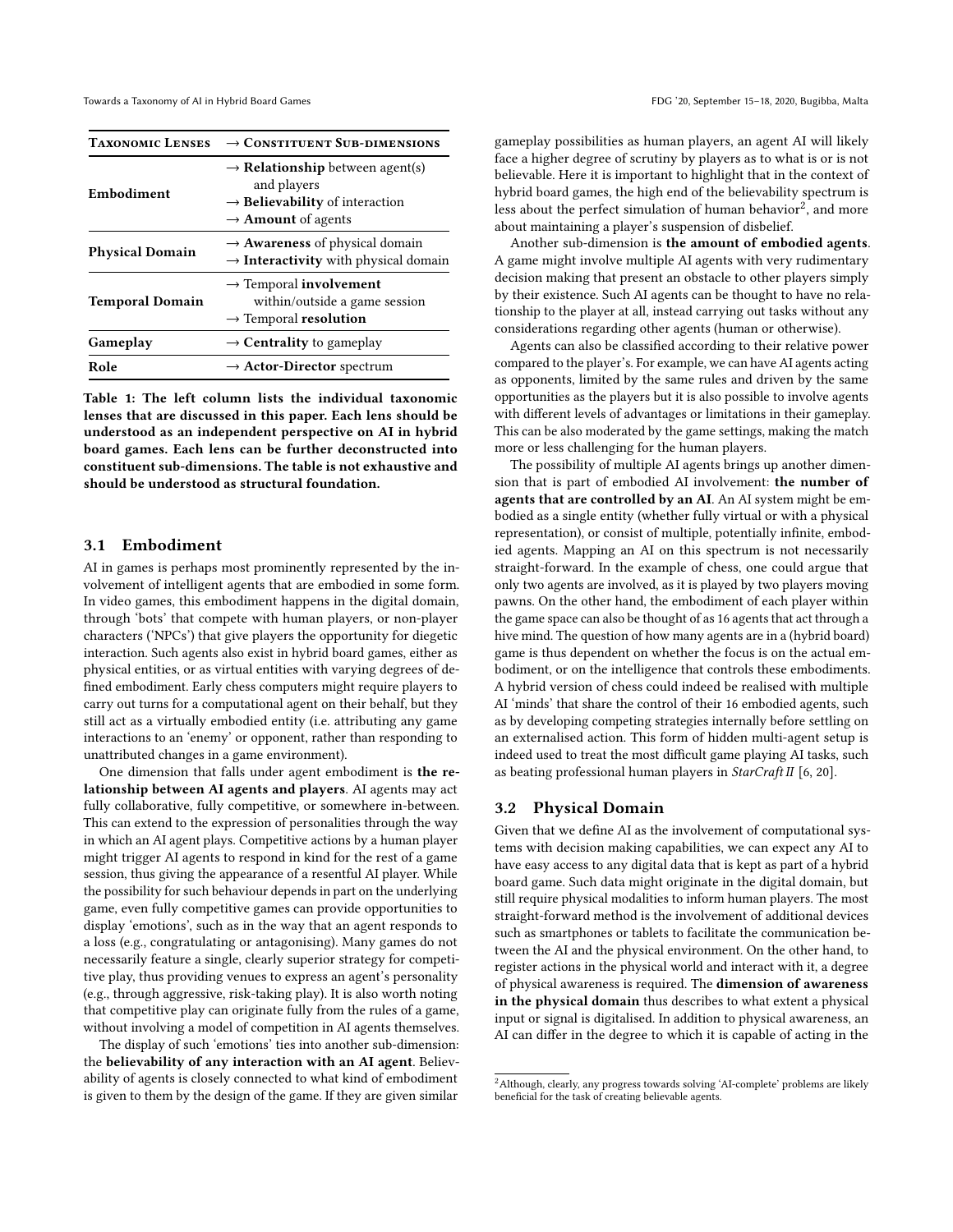physical domain. This dimension can be considered the interactivity of an AI in the physical domain. Much of the existing academic work on hybrid board games focuses on how this translation between physical and digital states can be implemented [\[17\]](#page-5-13).

However, for the purpose of building a taxonomy, the question of how awareness and interactivity with the physical domain is achieved might not be as important as to what extent it is involved at all. It is difficult to imagine examples in which an AI requires no degree of physical awareness, nor any form of interactivity with the physical domain. Early chess computers would require human players to provide information about the physical world (i.e., pawn movement), and to carry out AI movements correctly. While it may seem that full automation of such actions is always beneficial for human players, there is also some evidence that leaving some 'house-keeping' tasks to human players may be desirable [\[21\]](#page-5-14).

## 3.3 Temporal Domain

Another lens to look at AI in hybrid board games is to consider the temporal domain: when is AI involved in the larger context of a game session, and at what temporal resolution does it operate?

The dimension of temporal involvement, or when AI is involved, seems less suitable for framing as a continuous spectrum than of distinctive ordinal categories, involving AI either: (1) before a gamesession, (2) during a game session, or (3) after a game session. It is conceivable that an AI is involved in some or all of these temporal categories, but it is more likely that this would involve different AI systems that target specific tasks within such a category.

The involvement of AI during a game session is perhaps the most apparent implementation and is exemplified by any AI agent that plays 'with' or 'against' players in a game. However, a taxonomy of AI in hybrid board games should also account for the use of AI in the preparation of a game session or even in the (co-)creation of the overall game [\[9,](#page-5-15) [13\]](#page-5-16). AI agents can, for example, be created not to act as opponents during a game session, but to serve as test 'participants' as part of the game development process [\[7\]](#page-5-17). Given that game development is often an iterative process, information about a play session will frequently be fed back into the design of a game. As such, post-play involvement may transition somewhat seamlessly into pre-play involvement. For the purpose of establishing a taxonomy, we may argue that the interpretation of gameplay data is more closely related to post-play involvement, while acting on that interpretation to improve a game is closer to pre-play involvement. As with (partly) automated play testing, a feedback loop encompassing in-play AI as replacement for the player, post-play game analysis and a pre-play game design angle happens in (partly) automated game balancing [\[15\]](#page-5-18).

Another dimension related to temporal events is the resolution at which time is 'experienced' or processed. On the one end of the spectrum, actions can be expressed or perceived continuously in real-time. On the other side, actions and events may be regulated in discrete steps. This is not necessarily connected to the gameplay rules of a game. Taking chess as an example again, any moves take place in turns and can thus be said to happen in a discrete manner. However, an AI system could monitor the game state in real-time, using the idle time to consider possible moves, and immediately reacting to moves by the opponent as they occur. On the discrete

side of this example, the same AI system could instead not have a concept of real-time and instead only evaluate game states after a specific event (e.g. when the opponent indicates that they have made their turn).

# 3.4 Gameplay

Understanding the involvement of AI through the lens of gameplay means to establish how central an AI system or agent is to the game itself. On one side of the spectrum, AI systems might be involved for convenience or aesthetic purposes, without having an impact on the way a game unfolds. This does not necessarily make the involvement less valuable for players, and might involve AI systems that are just as complex or even more so than those that are more central to the gameplay. An example can be found in computational systems that take care of board game 'chores', such as keeping track of game states [\[22\]](#page-5-19).

On the other end of the spectrum, the involvement of AI might fundamentally shape the gameplay. This end of the spectrum is arguably harder to find among hybrid board games, as they often involve only incremental change over non-digital board games. However, returning once again to the example of chess, the involvement of an AI agent as opponent can make it central to the gameplay. While early implementations of artificial chess opponents may have only provided a trivial challenge, they have long since become real training partners that can inspire novel strategies.

While creating AI agents that can substitute for human players presents interesting research and development challenges, there is largely untapped potential in hybrid board games that are built around the involvement of AI. Such games could extend the design space with implementations that go beyond substitution.

# 3.5 Role

The final lens we propose is the role AI has within a hybrid board games. The actor-director dimension positions an AI on a spectrum between carrying out very narrowly defined actions on the one side, and directing all aspects of a game on the other.

This dimension is almost inseparably linked with how much information a computational system is given (or can access) about the state of game, as well as the extent to which it is permitted to modify it. Systems that generate aesthetic assets can, for example, function fully independent from the state of a game, and thus carry little information, but have a large effect on how the game progresses. The opposite would also be conceivable, e.g. by means of an AI driven assistant that analyses the complex state of the game in order to display it in simplified form to human players.

If an AI is given wide access to game state information as well as designed to actively modify such states, it can be compared more closely to the role of a 'game master' in pen-and-paper roleplaying games. In this role, the system might be designed to find an optimum between challenge, relaxation, and diversity in order to provide a game experience that suits the idiosyncratic preferences of any participating player. Such balancing can be as simple as reducing difficulty of a challenge by modifying hidden parameters, or as complex as changing the game narrative based on interpreted player preferences.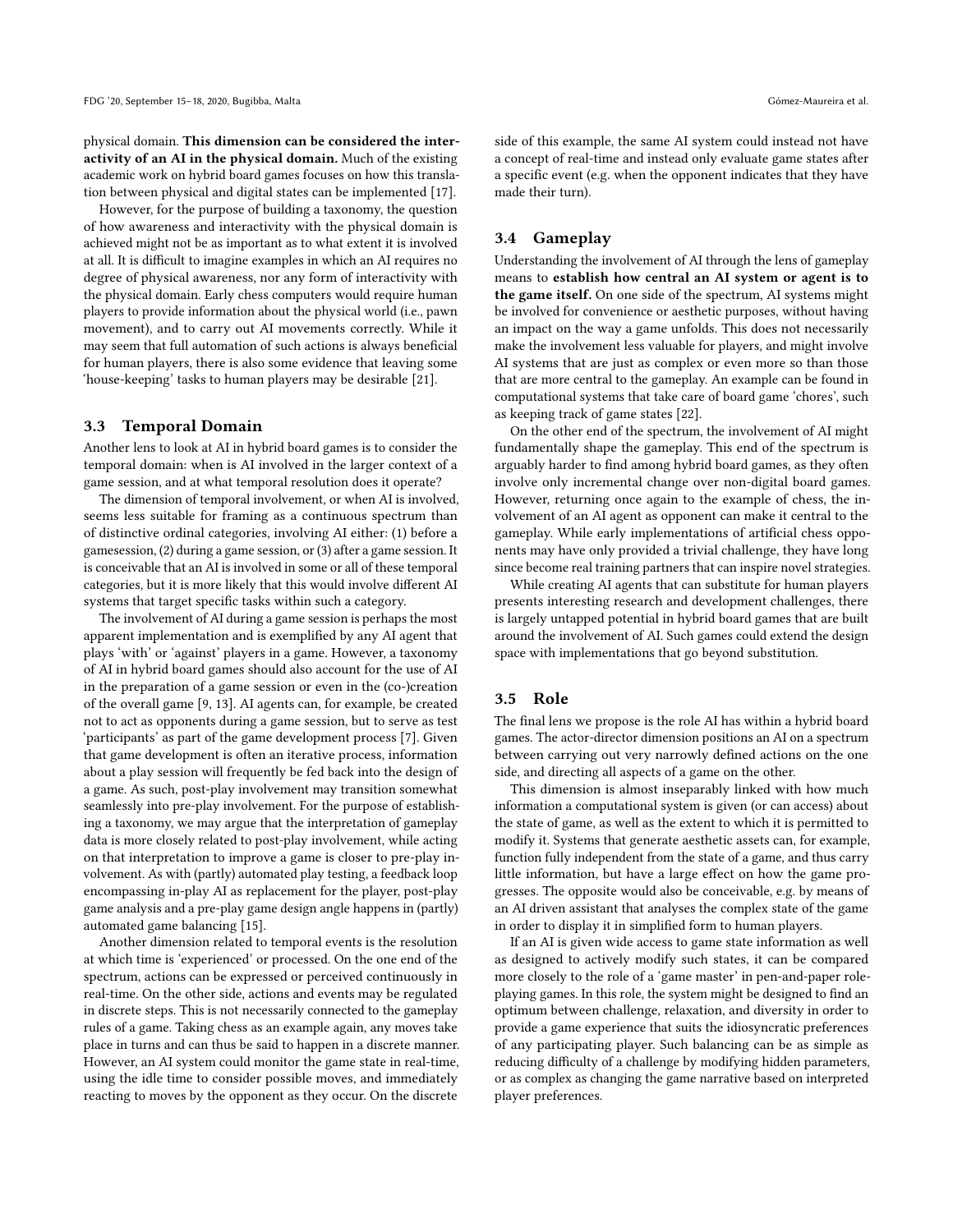Towards a Taxonomy of AI in Hybrid Board Games FDG '20, September 15–18, 2020, Bugibba, Malta

<span id="page-4-0"></span>

Figure 2: Photograph of Anki Overdrive, a physical miniature racing hybrid board game that can be played against AI opponents.

One of the upcoming topics in game AI is 'human/computer collaboration', which may be seen as one side of 'team AI'. In our context, this could entail all possible roles between allowing competitive gameplay replacing missing human players with AI agents to just providing more interesting interactions for human players such that they do not feel lost. AI agents may have a 'digital life of their own' in an otherwise mostly physical game such that they neither have full access to the state of the game, nor do they have a large effect on the course of the game.

## 4 DISCUSSION AND CONCLUSION

In the previous sections we have outlined different taxonomic lenses through which AI in hybrid board games can be discussed and explored. Given that hybrid board games are a relatively 'young' medium, there is a limited number of widely-known examples. Before concluding this paper, we look at game examples that can be described along the aforementioned dimensions with the aim to provide a better understanding for the individual dimensions.

One example that can be helpful in expanding the view on how hybrid board games can look like is the racing game Anki Overdrive [\[2\]](#page-5-20) (see Figure [2\)](#page-4-0). In the game, players take control of physical miniature cars and race against opponents. Cars can combat each other with virtual weapons that create a simulated physical impact and feature simulated differences in terms of car characteristics (e.g. speed and defence). Looking at the game through the lens of 'Embodiment as Agent', it can be described as a game with a variable number of AI agents, including the possibility of letting AI agents race against each other by themselves. The relationship to the player is primarily competitive, with some game modes focusing on sabotaging other players, while others are more concerned with competing through flawless performance.

In terms of the 'Physical Domain', Anki Overdrive involves AI that has only limited awareness of the physical world. Cars in the game can only drive on specialised tracks and obstacles that may be present cannot be detected, with the exception of other cars. Interactivity with the physical world is fairly high, as all racing manoeuvres are physical actions. While weapons cannot be seen

directly, they can be perceived through the simulation of their impact on other cars.

In regards to the 'Temporal Domain', AI is primarily involved 'in-play', i.e., during the game session. Given that the game involves a companion application for mobile devices, the game could potentially involve AI for pre-play purposes. Here, the application could automatically generate patterns as suggestions for the player while including pre-computed parameters such as the expected difficulty. The temporal resolution in which the AI operates within the game is necessarily in real-time given that any input by human players is carried out (almost) immediately. As such, any response needs to be processed and acted upon close to the reaction time of human players.

As long as players in the game lack another human player, the involvement of AI in the game is absolutely central to the gameplay. While players can race alone, the design of the game is built around competition, and thus, AI opponents in lieu of other human players.

Looking at the actor-director spectrum, i.e. the 'Role' AI plays within the game, we find that the game is closer to the midpoint than it might seem. While the individual AI-based opponents act as individual actor, their performance is actually in part dependent on how well human players perform. The developer at least claims that "the better you play, the better they become". Adjustments to the difficulty of a game, also known as 'rubber banding', fall closer to the 'director' side of the spectrum, as it suggests that weaker performance of a player also results in a less aggressive opponent. As such, the AI in the game is likely not only concerned with providing the best possible performance, but instead also considers what performance level results in the best player experience.

A complementary example case of a similar hybrid board game, both in its subject matter and its ability to inspire a broader view towards the medium, is Room Racers [\[19\]](#page-5-21). The game was developed as a research project and allows players to race with cars that are 'projection-mapped' onto an arbitrary surface. Instead of involving physical cars, it involves the physical environment and asks players to create a racing track out of a variety of objects. While Room Racers exists at the fringes of the definitions of a hybrid board game, it involves intentionally designed physical artefacts, even if they are provided ad-hoc by players. In this example, AI is involved primarily through computer vision, as the outline of the track is processed in real-time from the physical environment. In contrast to Pokémon GO, the physical domain involves physical artefacts, even if they are designed by players instead of the game designer.

These two examples are intentionally chosen as use cases that test the boundaries of our working definitions. A game such as XCOM: the Board Game [\[12\]](#page-5-22) is perhaps more easily identifiable as a hybrid board games with AI involvement, as it features a physical board and a companion application that includes some degree of scenario generation. While such games undoubtedly provide entertainment to their players, there is value in exploring other implementations that push the boundaries of what game AI can potentially contribute.

A potentially contentious edge case that we have not discussed up to this point could be found in games that are fully digital, but use the digital domain to simulate physical board game elements. Such simulations can be as simple as using virtual cards and tokens (e.g. in Tabletop Simulator [\[4\]](#page-5-23)) or involve a wider range of modalities